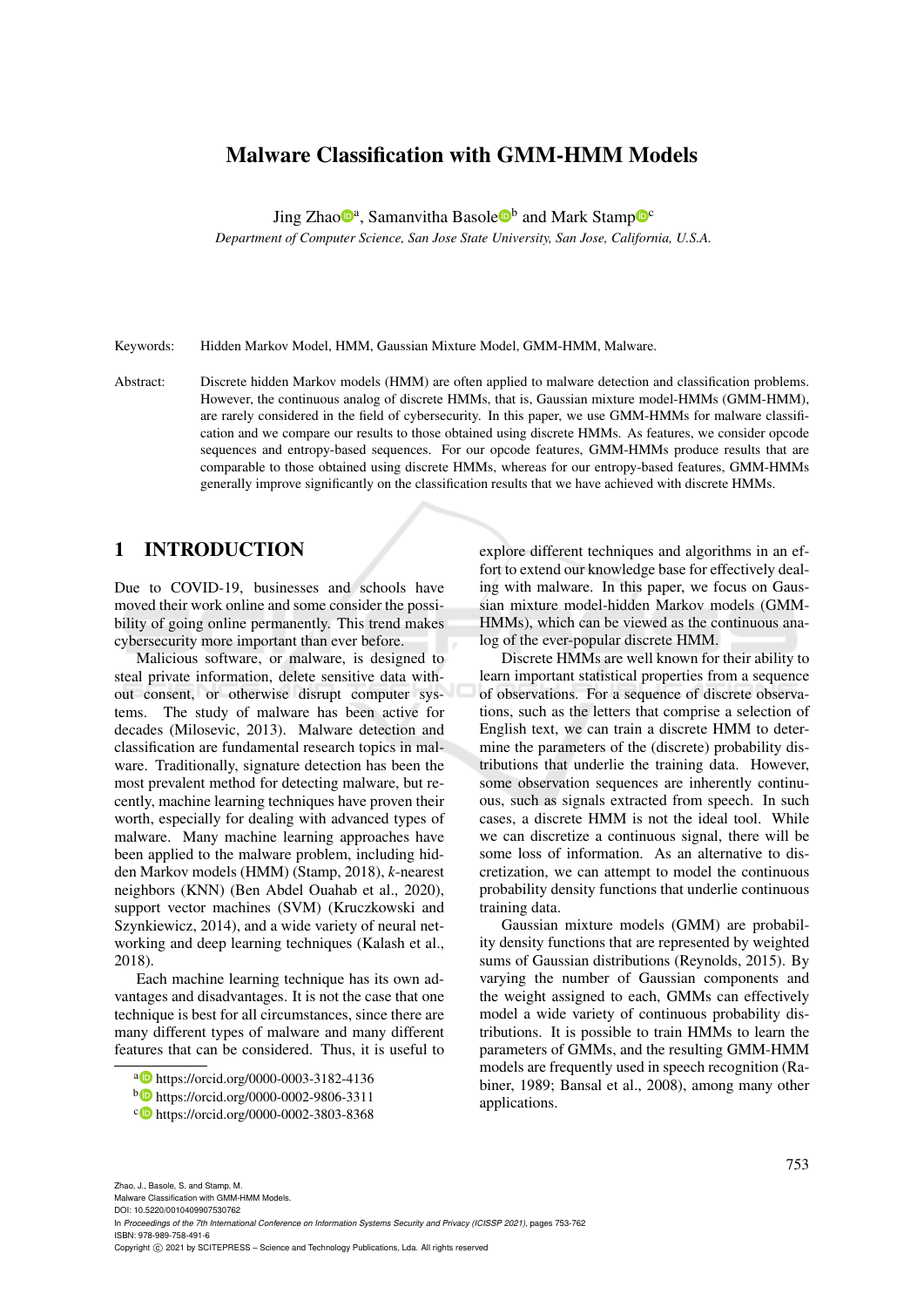In the field of cybersecurity, GMMs have been used, for example, as a clustering method for malware classification (Interrante-Grant and Kaeli, 2018). However, to the best of our knowledge, GMM-HMMs are not frequently considered in the context of malware detection or classification. In this paper, we apply GMM-HMMs to the malware classification problem, and we compare our results to discrete HMMs. Our results indicate that GMM-HMMs applied to continuous data can yield strong results in the malware domain.

The remainder of this paper is organized as follows. In Chapter 2, we discuss relevant related work. Chapter 3 provides background on the various models considered, namely, GMMs, HMMs, and GMM-HMMs, with the emphasis on the latter. Malware classification experiments and results based on discrete features are discussed in Chapter 4. Since GMM-HMMs are more suitable for continuous observations, in Chapter 4 we also present a set of malware classification experiments based on continuous entropy features. We conclude the paper and provide possible directions for future work in Chapter 5.

### 2 RELATED WORK

A Gaussian mixture model (GMM) is a probability density model (McLachlan and Peel, 2004) consisting of a weighted sum of multiple Gaussian distributions. The advantage of a Gaussian mixture is that it can accurately model a variety of probability distributions (Gao et al., 2020). That is, a GMM enables us to model a much more general distribution, as compared to a single Gaussian. Although the underlying distribution may not be similar to a Guassian, the combination of several Gaussians yields a robust model (Alfakih et al., 2020). However, the more Gaussians that comprise a model, the costly the calculation involving the model.

One example of the use of GMMs is distribution estimation of wave elevation in the field of oceanography (Gao et al., 2020). GMMs have also been used in the fields of anomaly detection (Chen and Wu, 2019), and signal mapping (Raitoharju et al., 2020). As another example, in (Qiao et al., 2019), a GMM is used as a classification method to segment brain lesions. In addition to distribution estimation, GMMs form the basis for a clustering method in (Gallop, 2006).

As the name suggests, a discrete hidden Markov model (HMM) includes a "hidden" Markov process and a series of observations that are probabilistically related to the hidden states. An HMM can be trained based on an observation sequence, and the resulting model can be used to score other observation sequences. HMMs have found widespread use in signal processing, and HMMs are particularly popular in the area of speech recognition (Guoning Hu and DeLiang Wang, 2004). Due to their robustness and the efficiency, HMMs are also widely used in medical areas, such as sepsis detection (Stanculescu et al., 2014) and human brain studies based on functional magnetic resonance imaging (Dang et al., 2017). Motion recognition is another area where HMMs play a vital role; specific examples include recognizing dancing moves (Laraba and Tilmanne, 2016) and 3D gestures (Truong and Zaharia, 2017).

Gaussian mixture model-HMMs (GMM-HMM) are also widely used in classification problems. Given the flexibility of GMMs, GMM-HMMs are popular for dealing with complex patterns underlying sequences of observations. For example, Yao et al. (Yao et al., 2020) use GMM-HMMs to classify network traffic from different protocols. GMM-HMMs have also been used in motion detection for complex poses, GMM-HMMs outperform discrete HMMs (Zhang et al., 2020).

## **BACKGROUND**

In this section, we first introduce the learning techniques used in this paper—specifically, we discuss Gaussian mixture models, HMMs, and GMM-HMMs. We then discuss GMM-HMMs in somewhat more detail, including various training and parameter selection issues, and we provide an illustrative example of GMM-HMM training.

### 3.1 Gaussian Mixture Models

As mentioned above, a GMM is a probabilistic model that combines multiple Gaussian distributions. Mathematically, the probability density function of a GMM is a weighted sum of *M* Gaussian probability density functions. The formulation of a GMM can be written as (Fraley and Raftery, 2002)

$$
P(x | \lambda) = \sum_{x=i}^{M} \omega_i g(x | \mu_i, \Sigma_i),
$$

where *x* is a *D*-dimensional vector and  $\omega_i$  is the weight assigned to the *i*<sup>th</sup> Gaussian component, with the mixture weights summing to one. Here,  $\mu_i$  and  $\Sigma_i$  are the mean and the covariance matrix of the  $i<sup>th</sup>$  component of the GMM, respectively. Each component of a GMM is a multivariate Gaussian distribution of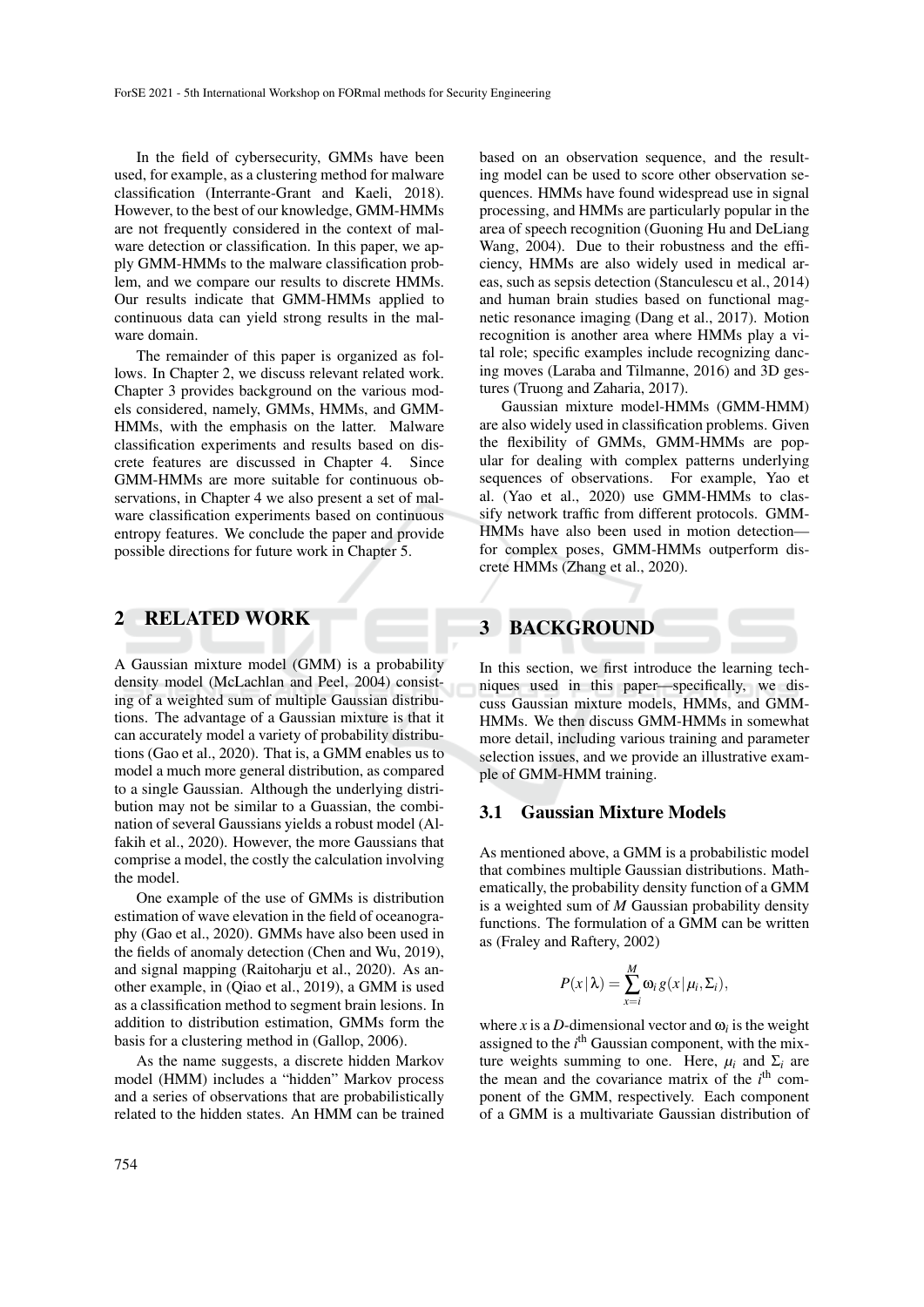the form

$$
g(x|\mu_i, \Sigma_i) = \frac{1}{(2\pi)^{\frac{D}{2}} |\Sigma_i|^{\frac{1}{2}}} e^{-\frac{1}{2}(x-\mu_i)'\Sigma_i^{-1}(x-\mu_i)}.
$$

### 3.2 Discrete HMM

In this paper, we use the notation in Table 1 to describe a discrete HMM. This notation is essentially the same as that given in (Stamp, 2018). An HMM, which we denote as  $\lambda$ , is defined by the matrices  $A, B$ , and  $\pi$ , and hence we have  $\lambda = (A, B, \pi)$ .

Table 1: Discrete HMM notation.

| <b>Notation</b> | <b>Explanation</b>                                                 |  |  |
|-----------------|--------------------------------------------------------------------|--|--|
| Т               | Length of the observation sequence                                 |  |  |
| 0               | Observation sequence, $O_0, O_1, \ldots, O_{T-1}$                  |  |  |
| Ν               | Number of states in the model                                      |  |  |
| K               | Number of distinct observation symbols                             |  |  |
| Q               | Distinct states of the Markov process, $q_0, q_1, \ldots, q_{N-1}$ |  |  |
| V               | Observable symbols, assumed to be $0, 1, , K-1$                    |  |  |
| π               | Initial state distribution, $1 \times N$                           |  |  |
| А               | State transition probabilities, $N \times N$                       |  |  |
| R               | Observation probability matrix, $N \times K$                       |  |  |

We denote the elements in row *i* and column *j* of *A* as  $a_{ij}$ . The element  $a_{ij}$  of the *A* matrix is given by

$$
a_{ij} = P(\text{state } q_j \text{ at } t+1 | \text{ state } q_i \text{ at } t).
$$

The  $(i, j)$  element of *B* is denoted in a slightly unusual form as  $b_i(j)$ . In a discrete HMM, row *i* of *B* represents the (discrete) probability distribution of the observation symbols when underlying Markov process is in (hidden) state *i*. Specifically, each element of  $B = \{b_i(j)\}\$  matrix is given by

 $b_i(i) = P(\text{observation } j \text{ at } t \mid \text{ state } q_i \text{ at } t).$ 

The HMM formulation can be used to is solve the following three problems (Stamp, 2018).

- 1. Given an observation sequence *O* and a model λ of the form  $\lambda = (\pi, A, B)$ , calculate the probability of the observation sequence. That is, we can score an observation sequence against a given model.
- 2. Given a model  $\lambda = (\pi, A, B)$  and an observation sequence  $O$ , find the "best" state sequence, where best is defined to be the sequence that maximizes the expected number of correct states. That is, we can uncover the hidden state sequence.
- 3. Given an observation sequence *O*, determine a model  $\lambda = (A, B, \pi)$  that maximizes  $P(O | \lambda)$ . That is, we can train a model for a given observation sequence.

In this research, we are interested in problems 1 and 3. Specifically, we train models, then we test the resulting models by scoring observation sequences. The solution to problem 2 is of interest in various NLP applications, for example. For the sake of brevity, we omit the details of training and scoring with discrete HMMs; see (Stamp, 2018) or (Rabiner, 1989) for more information.

## 3.3 GMM-HMM

The structure of a GMM-HMM is similar to that of a discrete HMM. However, in a GMM-HMM, the *B* matrix is much different, since we are dealing with a mixture of (continuous) Gaussian distributions, rather than the discrete probability distributions a discrete HMM. In a GMM-HMM, the probability of an observation at a given state is determined by a probability density function that is defined by a GMM. Specifically, the probability density function of observation  $O_t$  when the model is in state *i* is given by

$$
P_i(Q_t) = \sum_{m=1}^{M} c_{im}g(Q_t | \mu_{im}, \Sigma_{im}), \qquad (1)
$$

for  $i \in \{1, 2, ..., N\}$  and  $t \in \{0, 1, ..., T - 1\}$ , where

$$
\sum_{m=1}^{M} c_{im} = 1 \text{ for } i \in \{1, 2, ..., N\}.
$$

Here, *M* is the number of Gaussian mixtures components, *cim* is the mixture coefficient or the weight of  $m^{\text{th}}$  Gaussian mixture at state *i*, while  $\mu_{im}$  and  $\Sigma_{im}$ are the mean vector and covariance matrix for the *m* th Gaussian mixture at state *i*. We can rewrite *g* in equation  $(1)$  as

$$
g(O_t | \mu_{im}, \Sigma_{im}) = \frac{1}{(2\pi)^{\frac{D}{2}} |\Sigma_{im}|^{\frac{1}{2}}} e^{-\frac{1}{2}(O_t - \mu_{im})' \Sigma_{im}^{-1}(O_t - \mu_{im})},
$$

where *D* is the dimension of each observation. In a GMM-HMM, the  $A$  and  $\pi$  matrices are the same as in a discrete HMM.

The notation for a GMM-HMM is given in Table 2. This is inherently more complex than a discrete HMM, due to the presence of the *M* Gaussian distributions. Note that a GMM-HMM is defined by the 5-tuple

$$
\lambda = (A, \pi, c, \mu, \Sigma).
$$

Analogous to a discrete HMM, we can solve the same three problems with a GMM-HMM. However, the process used for training and scoring with a GMM-HMM differ significantly as compared to a discrete HMM.

## 3.4 GMM-HMM Training and Scoring

To use a GMM-HMM to classify malware samples, we need to train a model, then use the resulting model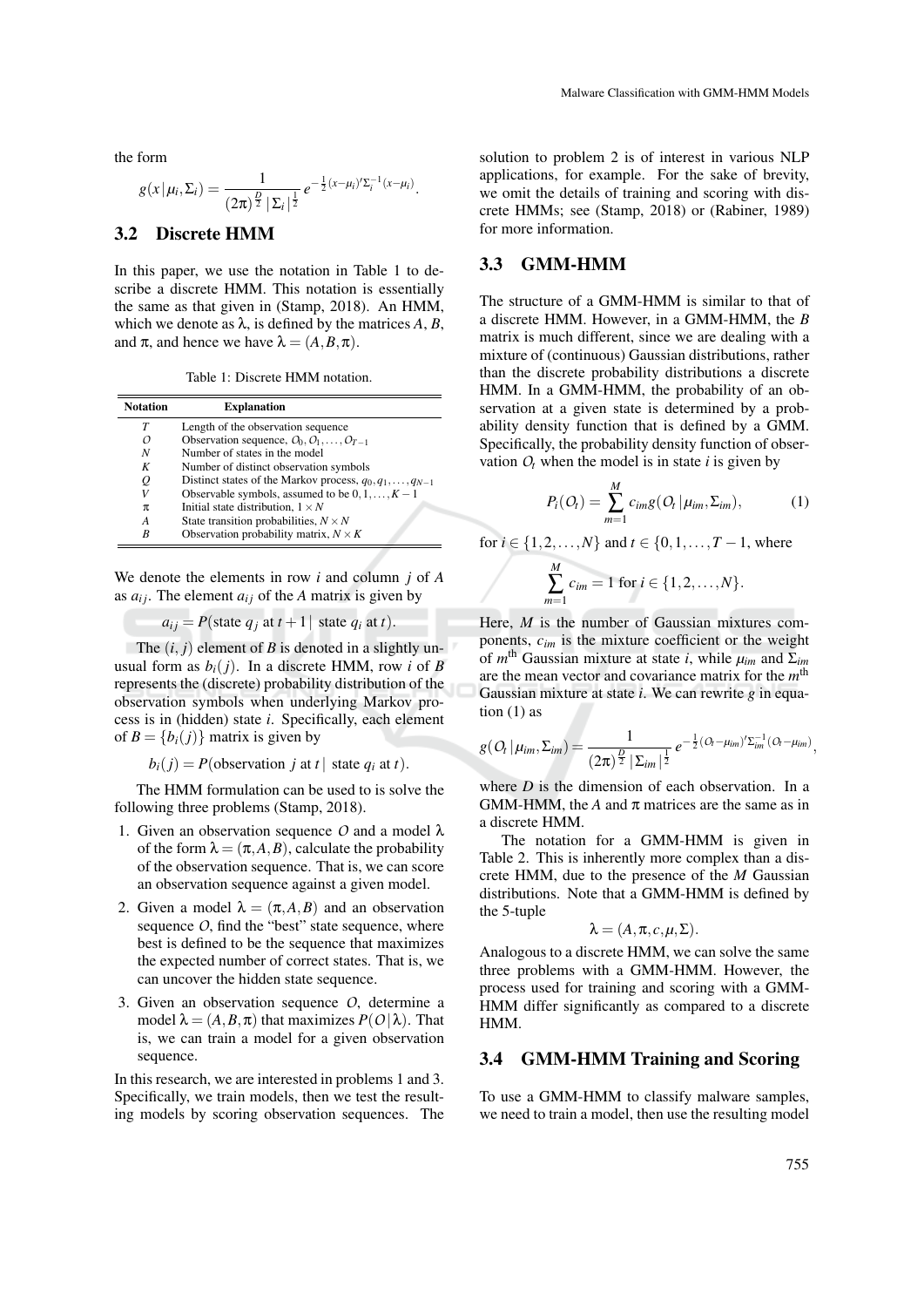Table 2: GMM-HMM notation.

| <b>Notation</b>       | <b>Explanation</b>                                              |  |
|-----------------------|-----------------------------------------------------------------|--|
| T                     | Length of the observation sequence                              |  |
| 0                     | Observation sequence, $O_0, O_1, \ldots, O_{T-1}$               |  |
| N                     | Number of states in the model                                   |  |
| M                     | Number of Gaussian components                                   |  |
| D                     | Dimension of each observation                                   |  |
| π                     | Initial state distribution, $1 \times N$                        |  |
| A                     | State transition matrix, $N \times N$                           |  |
| $\mathcal{C}_{0}^{2}$ | Gaussian mixture weight at each state, $N \times M$             |  |
| μ                     | Means of Gaussians at each state, $N \times M \times D$         |  |
| Σ.                    | Covariance of Gaussian mixtures, $N \times M \times D \times D$ |  |

to score samples—see the discussion of problems 1 and 3 in Section 3.2, above. In this section, we discuss scoring and training in the context of a GMM-HMM in some detail. We begin with the simpler problem, which is scoring.

#### 3.4.1 GMM-HMM Scoring

Given a GMM-HMM, which is defined by the 5-tuple of matrices  $\lambda = (A, \pi, c, \mu, \Sigma)$ , and a sequence of observations  $O = \{O_0, O_1, \ldots, O_{T-1}\}\,$ , we want to determine  $P(O | \lambda)$ . The forward algorithm, which is also known as the  $\alpha$ -pass, can be used to efficiently compute  $P(O | \lambda)$ .

Analogous to a discrete HMM as discussed in (Stamp, 2018), in the  $\alpha$ -pass of a GMM-HMM, we define

$$
\alpha_t(i) = P(O_0, O_1, \ldots, O_t, x_t = q_i | \lambda),
$$

that is,  $\alpha_i(i)$  is the probability of the partial sequence of observation up to time *t*, ending in state *q<sup>i</sup>* at time *t*. The desired probability is given by

$$
P(O|\lambda) = \sum_{i=0}^{N-1} \alpha_{T-1}(i).
$$

The  $\alpha_t(i)$  can be computed recursively as

$$
\alpha_t(i) = \left(\sum_{j=0}^{N-1} \alpha_{t-1}(i) a_{ji}\right) b_i(O_t).
$$
 (2)

At time  $t = 0$ , from the definition it is clear that we have  $\alpha_0(i) = \pi_i b_i(O_0)$ .

In a discrete HMM,  $b_i$ ( $O_t$ ) gives the probability of observing  $O_t$  at time  $t$  when the underlying Markov process is in state *i*. In a GMM-HMM, however, simply replacing  $b_i$ ( $O_t$ ) in (2) by the GMM pdf corresponds to a point value of a continuous distribution. To obtain the desired probability, as discussed in (Nguyen, 2016), we must integrate over of a small region around observation  $O_t$ , that is, we compute

$$
b_i(Q_t) = \int_{Q_t - \epsilon}^{Q_t + \epsilon} p_i(Q_t | \theta_i) dO,
$$
 (3)

where  $\theta_i$  consists of the parameters  $c_i$ ,  $\mu_i$  and  $\Sigma_i$  of the GMM, and  $\varepsilon$  is a (small) range parameter.

#### 3.4.2 GMM-HMM Training

The forward algorithm or  $\alpha$ -pass calculates the probability of observing the sequence from the beginning up to time *t*. There is an analogous backwards pass or β-pass that calculates the probability of the tail of the sequence, that is, the sequence from  $t + 1$  to the end. In the β-pass, we define

$$
\beta_t(i) = P(O_{t+1}, O_{t+2}, \ldots, O_{T-1} | x_i = q_i, \lambda).
$$

The  $\beta_t(i)$  can be compute recursively via

$$
\beta_t(i) = \sum_{j=0}^{N-1} a_{ij} b_j(O_t) \beta_{t+1}(j)
$$

where we the initialization is  $\beta_{T-1}(i) = 1$ , which follows from the definition.

In a discrete HMM, to re-estimate the state transitions in the *A* matrix, we first define

$$
\gamma_t(i,j) = P(x_t = q_i, x_{t+1} = q_j | O, \lambda)
$$

which is the probability of being in state  $q_i$  at time  $t$ and transiting to state  $q_i$  at time  $t + 1$ . Using the α-pass and the β-pass, we can efficiently compute  $\gamma_t(i, j)$ ; see (Stamp, 2018) for the details. The sum of these "di-gamma" values with respect to the transiting states gives the probability of the observation being in state  $q_i$  at time  $t$ , which we define as  $\gamma_t(i)$ . That is,

$$
\gamma_t(i) = \sum_{j=1}^N \gamma_t(i,j).
$$

Thus, we can re-estimate the elements of the *A* matrix in a discrete HMM as

ILOGY

$$
a_{ij} = \frac{\sum_{t=0}^{T-2} \gamma_t(i,j)}{\sum_{t=0}^{T-2} \gamma_t(i)}
$$

To train a GMM-HMM, we use an analogous strategy as that used for the discrete HMM. The GMM-HMM analog of the di-gamma form is

$$
\gamma_t(j,k) = P(x_t = q_j | k, O, \lambda),
$$

where  $t = 0, 1, \ldots, T-2$ , and  $j = 1, 2, \ldots, N$ , and we have  $k = 1, 2, ..., M$ . Here,  $\gamma_t(j, k)$  represents the probability of being state  $q_j$  at time  $t$  with respect to the  $k^{\text{th}}$  Gaussian mixture. According to (Rabiner, 1989), these  $\gamma_t(i,k)$  are computed as

$$
\gamma_t(j,k) = \frac{\alpha_t(j)\beta_t(j)}{\sum\limits_{j=1}^N \alpha_t(j)\beta_t(j)} \cdot \frac{c_{jk}N(Q_t|\mu_{jk},\Sigma_{jk})}{\sum\limits_{m=1}^M c_{jm}N(Q_t|\mu_{jm},\Sigma_{jm})}
$$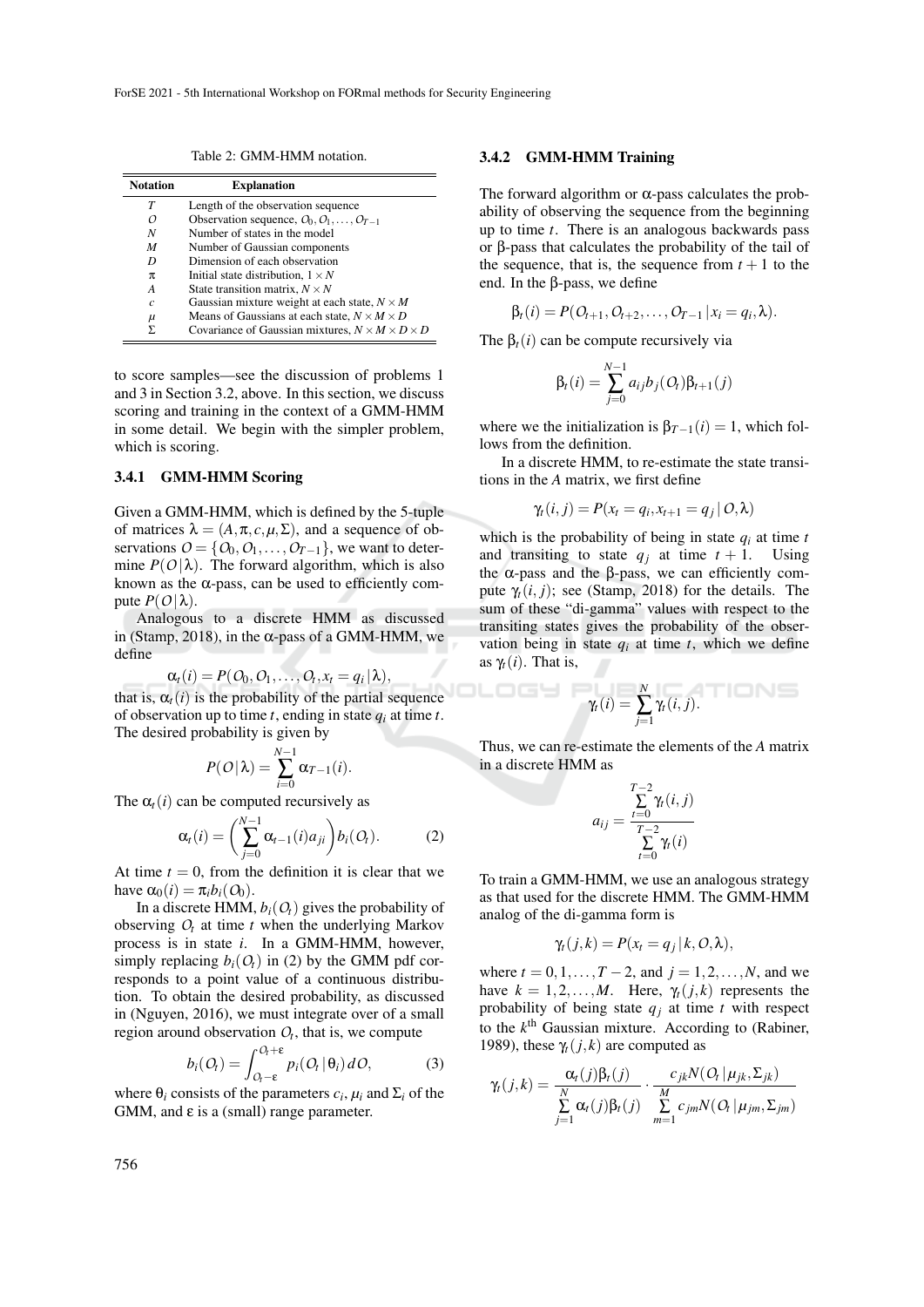where the  $\alpha_t(j)$  and  $\beta_t(j)$  are defined above, and  $c_{jk}$ is the weight of the  $k^{\text{th}}$  Gaussian mixture component.

The re-estimates for the weights  $c_{ik}$  of the Gaussian mixtures are given by

$$
\hat{c}_{jk} = \frac{\sum_{t=0}^{T-1} \gamma_t(j,k)}{\sum_{t=0}^{T-1} \sum_{k=1}^{M} \gamma_t(j,k)},
$$
\n(4)

for  $j = 1, 2, ..., N$  and  $k = 1, 2, ..., M$ ; see (Juang, 1985) and (Rabiner, 1989) for additional details. The numerator in (4) can be interpreted as the expected number of transitions from state  $q_i$  as determined by the *k*<sup>th</sup> Gaussian mixture while the denominator can viewed as the expected transitions from state  $q_i$  given by the *M* Gaussian mixtures. Accordingly, the reestimation for  $\mu_{ik}$  and  $\Sigma_{ik}$  are of the form

$$
\hat{\mu}_{jk} = \frac{\sum_{t=0}^{T-1} \gamma_t(j,k) O_t}{\sum_{t=0}^{T-1} \gamma_t(j,k)}
$$

and

$$
\hat{\Sigma}_{jk} = \frac{\sum_{t=0}^{T-1} \gamma_t(j,k) (O_t - \mu_{jk}) (O_t - \mu_{jk})'}{\sum_{t=0}^{T-1} \gamma_t(j,k)},
$$

for  $i = 1, 2, ..., N$  and  $k = 1, 2, ..., M$ .

### 3.5 GMM-HMM Example

As an example to illustrate a GMM-HMM, we train a model on English text, which is a classic example for discrete HMMs (Cave and Neuwirth, 1980). With  $N = 2$  hidden states and  $M = 27$  observation symbols (corresponding the the 26 letters and wordspace), a discrete HMM trained on English text will have one hidden state corresponding to consonants, while the other hidden state corresponds to vowels. That the model can make this key distinction is a good example of learning, since a priori no information is provided regarding the differences between the observations. We consider this same experiment using a GMM-HMM to see how this model compares to a discrete HMM.

The English training data is from the "Brown corpus" (Brown Corpus of standard American English, 1961), and we convert all letters to lowercase and remove punctuation, numbers, and other special symbols, leaving only 26 letters and word-spaces. For our GMM-HMM training, we set  $N = 2$ ,  $M = 6$  (i.e., we have a mixture model consisting of 6 Gaussians)

Table 3: Mean of each Gaussian mixture in each state.

| Gaussian     |       |       |            |       |       |       |
|--------------|-------|-------|------------|-------|-------|-------|
| <b>State</b> |       |       |            |       |       |       |
| 0            | 26.00 | 14.00 | 8.00       | 4.00  | 20.00 | 0.00  |
|              | 22.60 |       | 6.31 15.00 | 12.08 | 2.31  | 18.14 |

and  $T = 50000$ . The *A* matrix is  $N \times N$ ,  $\pi$  is  $1 \times N$ , both of which are row stochastic, and initialized to approximately uniform. The parameter *c* represents the weights of the mixture components and is initialized with row stochastic values, also approximately uniform. We use the global mean value (i.e., the mean of all observations) and global variance to initialize *µ* and  $\Sigma$ . Note that each Gaussian is initialized with the same mean and variance.

We train 100 of these GMM-HMM models, each with different random initializations. As the observations are discrete symbols, the probability of each observation in state *i* at time *t* is estimated by the probability density function. The best of the trained models clearly shows that the GMM-HMM technique is able to successfully group the vowels into one state. This can be seen from Figure 1. Note that in Figure 1, word-space is represented by the symbol " $\Box$ ".



Figure 1 clearly shows that all vowels (and word space) belong to the first state. Table 3 lists the mean value for each Gaussian mixture in the trained model. The mean value of each Gaussian mixture component corresponds to the encoded value of each observation symbol.

In this example, since we know the number of vowels beforehand, we have set the number of Gaussian mixture components to 6 (i.e., 5 vowels and word-space). In practice, we generally do not know the true number of hidden states, in which case we would need to experiment with different numbers of Gaussians. In general, machine learning and deep learning requires a significant degree of experimentation, so it is not surprising that we might need to fine tune our models.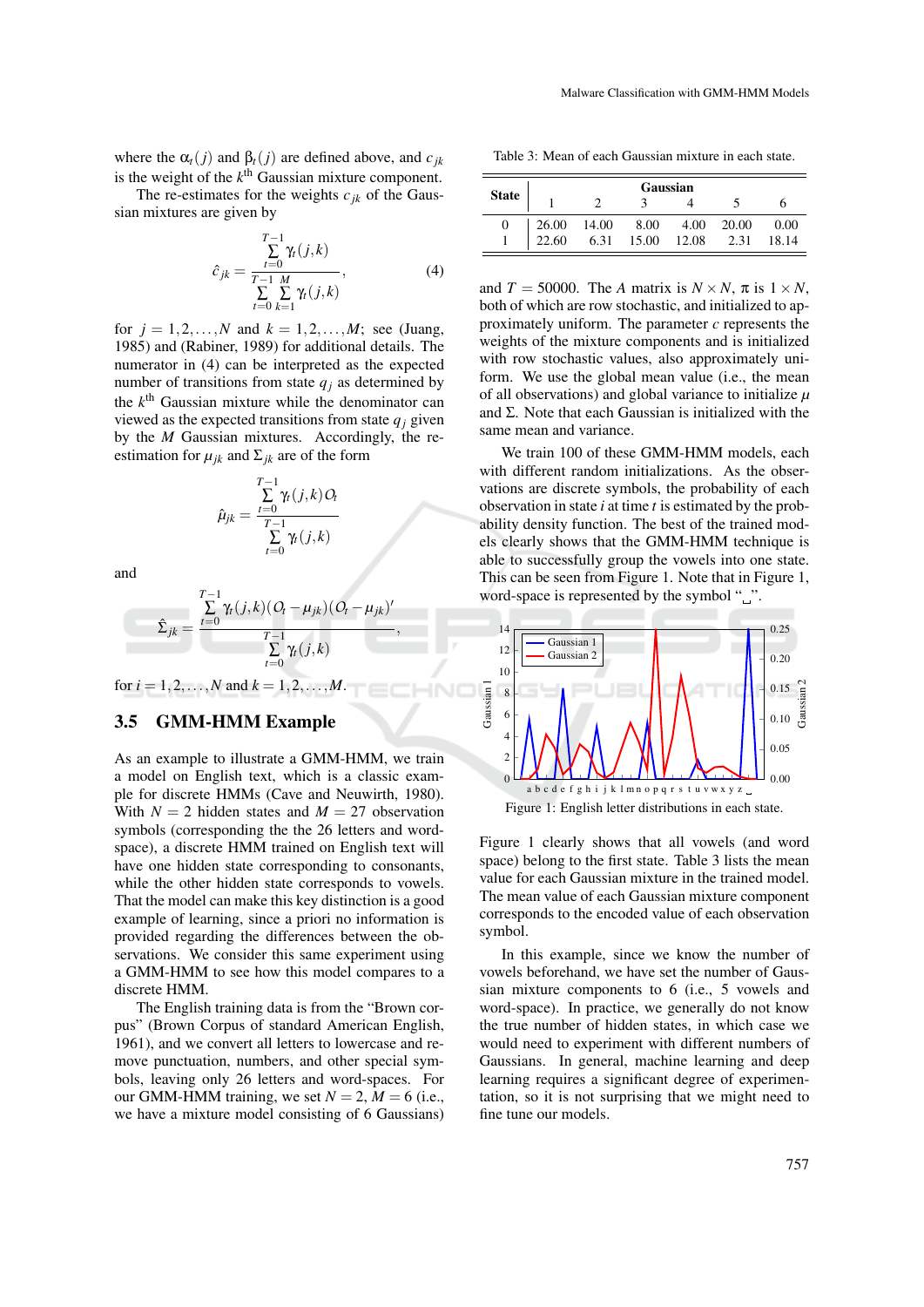Table 4: Number of samples in each malware family.

| Family            | <b>Samples</b> |  |
|-------------------|----------------|--|
| Winwebsec         | 4360           |  |
| <b>Zeroaccess</b> | 2136           |  |
| <b>Z</b> bot      | 1305           |  |
| Total             | 7801           |  |

### 4 MALWARE EXPERIMENTS

In this section, we fist introduce the dataset used in our experiments, followed by two distinct sets of experiments. In our first set of experiments, we compare the performance of discrete HMMs and GMM-HMMs using opcode sequences as our features. In our second set of experiments, we consider entropy sequences, which serve to illustrate the strength of the GMM-HMM technique.

### 4.1 Dataset

In all of our experiments, we consider three malware families, namely, Winwebsec, Zbot, and Zeroaccess.

- Winwebsec: is a type of Trojan horse in the Windows operating system. It attempts to install malicious programs by displaying fake links to bait users (Winwebsec, 2017).
- Zbot: is another type of Trojan that tries to steal user information by attaching executable files to spam email messages (Zbot, 2017).
- Zeroaccess: also tries steal information, and it can also cause other malicious actions, such as downloading malware or opening a backdoor (Neville and Gibb, 2013).

Table 4 lists the number of samples of each malware family in our dataset. These families are part of the Malicia dataset (Nappa et al., 2015) and have been used in numerous previous malware studies.

The samples of each malware family are split into 80% for training and 20% for testing. We train models on one malware family, and test the resulting model separately against the other two families. Note that each of these experiments is a binary classification problem.

We use the area under the ROC curve (AUC) as our measure of success. The AUC can be interpreted as the probability that a randomly selected positive sample scores higher than a randomly selected negative sample (Bradley, 1997). We perform 5-fold cross validation, and the average AUC from the 5 folds is the numerical result that we use for comparison.

| Family            | Top 30 opcodes |
|-------------------|----------------|
| Winwebsec         | 96.9%          |
| <b>Zeroaccess</b> | 95.8%          |
| <b>Z</b> bot      | 93.4%          |

#### 4.2 Opcode Features

For our first set of malware experiments, we compare a discrete HMM and GMM-HMM using mnemonic opcode sequences as features. To encode the input, we disassemble each executable, then extract the opcode sequence. We retain the most frequent 30 opcodes with all remaining opcodes lumped together into a single "other" category, giving us a total of 31 distinct observations. The percentage of opcodes that are among the top 30 most frequent are listed in Table 5.

For training, we limit the length of the observation sequence to  $T = 100000$ , and for the discrete HMM, we let  $N = 2$ . For the GMM-HMM, we we experiment with the number of Gaussian mixtures ranging from  $M = 2$  to  $M = 5$ .

As mentioned above, we train a model with one malware family and test with the other two malware families individually (i.e., in binary classification mode). To test each model's performance, we use one hundred samples from both families in the binary classification.

We initialize  $\pi$  and  $A$  to be approximately uniform, as well as making them row stochastic. For each discrete HMM, the *B* matrix is initialize similarly, while for each GMM-HMM, the mean values and the covariance are initialized with the global mean value and the global covariance of all training samples.

Figure 2 gives the average AUC (over the 5 folds) for models trained with discrete HMMs and the GMM-HMMs with different values for *m*, the number of Gaussians in the mixture. For most of the models, the GMM-HMM is able to obtain comparable results to the discrete HMM, and it does slightly outperform a discrete HMM in some cases. but the improvement is slight.

The results in Figure 2 indicate that for opcodes sequences, GMM-HMMs perform comparably to discrete HMMs. However, GMM-HMMs are more complex and more challenging to train, and the additional complexity does not appear to be warranted in this case. But, this is not surprising, as opcode sequences are inherently discrete features. To obtain a more useful comparison, we next consider GMM-HMMs trained on continuous features.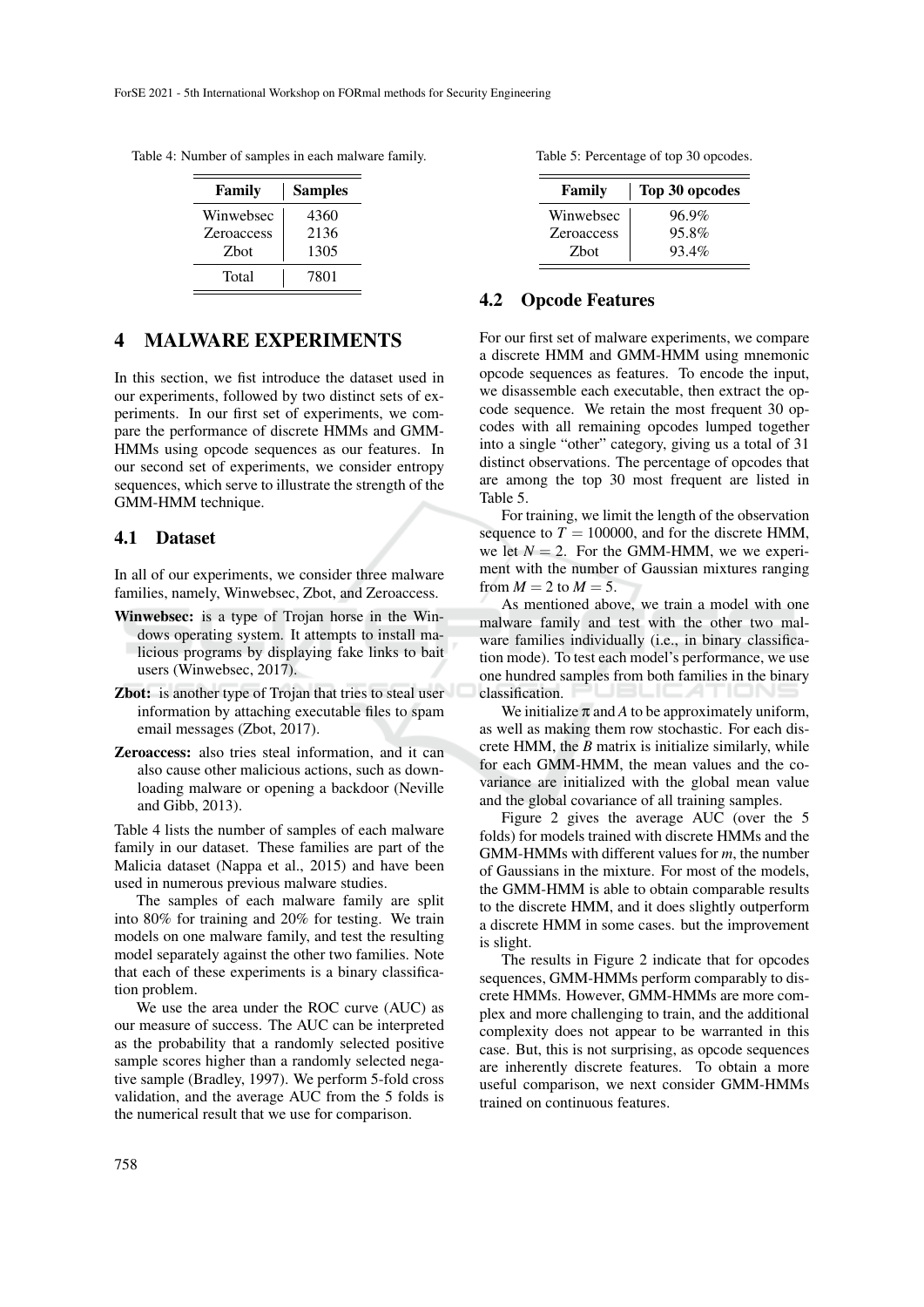

Figure 2: Average AUC.

## 4.3 Entropy Features

GMM-HMMs are designed for continuous data, as opposed to discrete features, such as opcodes. Thus to take full advantage of the GMM-HMM technique, we consider continuous entropy based features.

We use a similar feature-extraction method as in (Baysa et al., 2013). Specifically, we consider the raw bytes of an executable file, and we define a window size over which we compute the entropy. Then we slide the window by a fixed amount and repeat the entropy calculation. Both the window size and the slide amount are parameters that need to be tuned to obtain optimal performance. In general, the slide will

be smaller than the window size to ensure no information is lost.

Entropy is computed using Shannon's well known formula (Togneri and DeSilva, 2003)

$$
E = -\sum_{x \in W_i} p(x) \log_2 p(x),
$$

where  $W_i$  is the  $i^{\text{th}}$  window, and  $p(x)$  is the relative frequency of the occurrence of the byte *x* within the window *W<sup>i</sup>* .

The entropy tends to be smoothed out with larger window sizes. We want to select a window size sufficiently large so that we reduce noise, but not so large as to lose useful information. Examples of entropy plots for different parameters are given in Figure 3.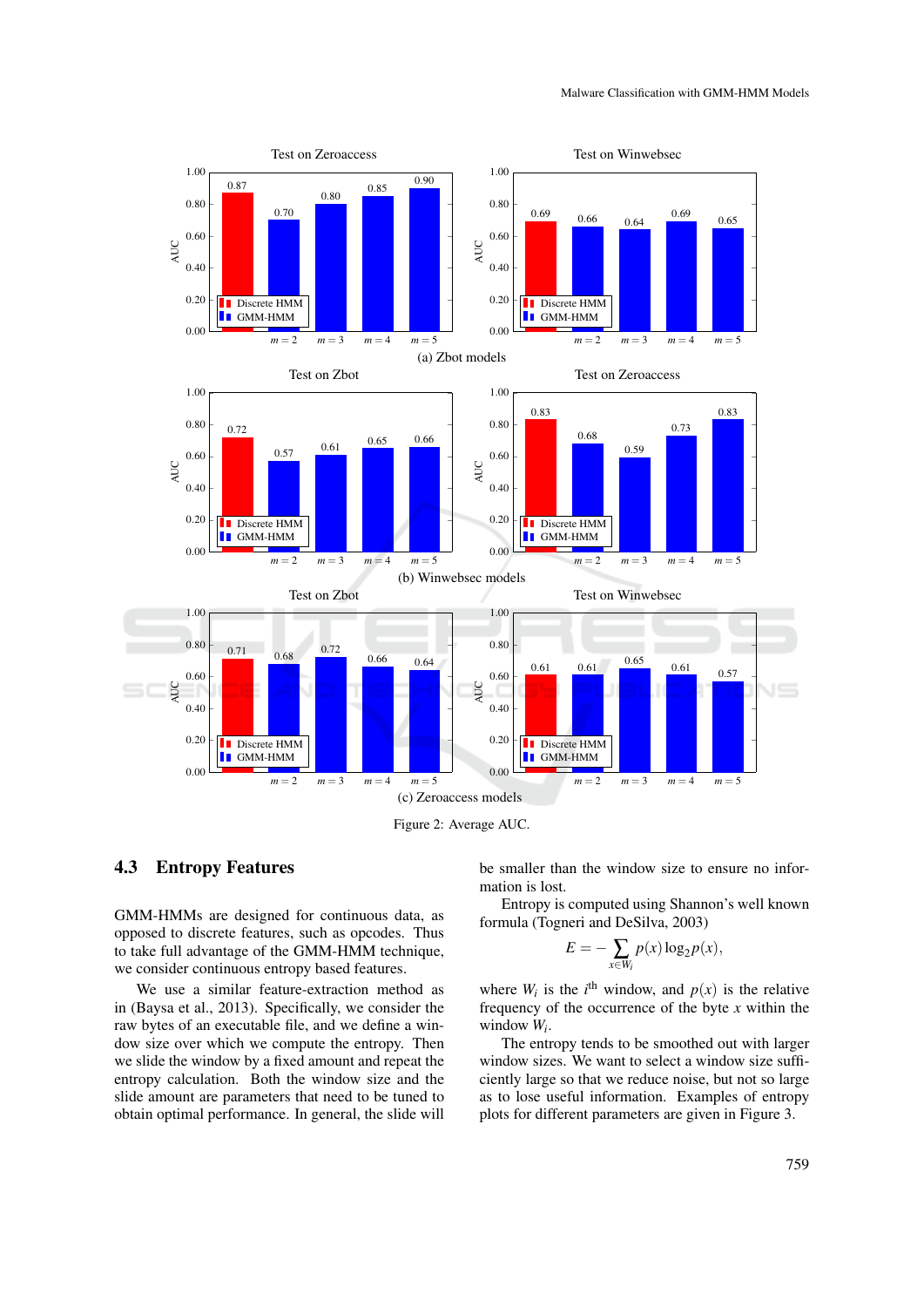

window sizes of size 256 and 128 give improved results, with size 128 being slightly better than 256. The optimal number of Gaussians depends on the families we are classifying.



Figure 4: Entropy vs window size for Zbot models.

In Table 7, we provide a direct comparison of discrete

Based on the results in (Baysa et al., 2013), we use half of the window size as the slide amount. To select the best values for the parameters, we conduct experiments with the window and slide combinations listed in Table 6. Also, as part of the parameter tuning process, we selected  $\epsilon$  in (3) to be 0.000001 for both Zbot and Zeroaccess, while we find 0.1 is optimal for Winwebsec.

For models trained on Zbot, the results of our experiments with the different window and slide size pairings in Table 6 are given in Figure 4. We have conducted analogous experiments for Winwebsec and Zeroaccess; however for the sake of brevity, we have omitted the corresponding bar graphs. Note that we have experimented with the number of Gaussians in our mixture ranging from  $m = 2$  to  $m = 5$ . We see that a window size of size 512 performs the worst, while

HMMs trained on opcodes to GMM-HMM trained on opcodes, as well as the best GMM-HMM models trained on (continuous) entropy sequences. In every case, the entropy-trained GMM-HMM outperforms the corresponding opcode based models. It is also worth noting that computing an entropy sequence is more efficient than extracting mnemonic opcodes. While it is costlier to train a GMM-HMM, the scoring cost is similar to that of a discrete HMM. Since training is one-time work, efficiency considerations also favor the entropy-based GMM-HMM technique over opcode-based HMMs.

From Table 7 we see that GMM-HMMs trained on entropy perform dramatically better than discrete HMMs, except in the two cases where models where Zbot and Zeroaccess are involved. To gain further insight into these anomalous case, we use the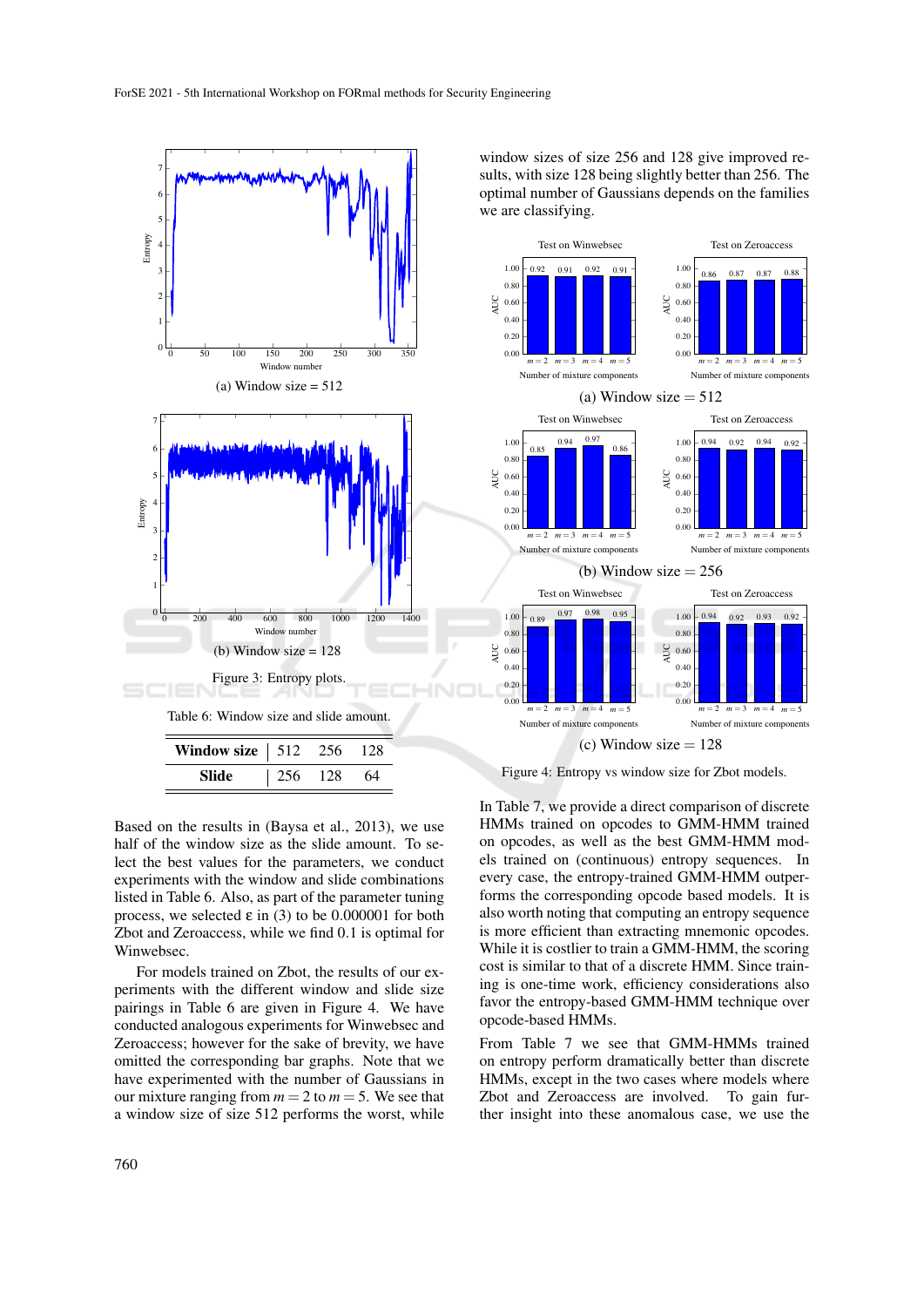Table 7: Comparison of discrete HMM and GMM-HMM.

| Train             | <b>Test</b>       | Opcode<br><b>HMM</b> | Opcode<br><b>GMM-HMM</b> | <b>Entropy</b><br><b>GMM-HMM</b> |
|-------------------|-------------------|----------------------|--------------------------|----------------------------------|
| Zbot.             | <b>Zeroaccess</b> | 0.87                 | 0.90                     | 0.94                             |
| Zhot              | Winwebsec         | 0.69                 | 0.69                     | 0.98                             |
| <b>Zeroaccess</b> | <b>Z</b> bot      | 0.71                 | 0.72                     | 0.77                             |
| <b>Zeroaccess</b> | Winwebsec         | 0.61                 | 0.65                     | 0.99                             |
| Winwebsec         | <b>Z</b> bot      | 0.72                 | 0.66                     | 1.00                             |
| Winwebsec         | <b>Zeroaccess</b> | 0.83                 | 0.83                     | 1.00                             |

Kullback–Leibler (KL) divergence (Joyce, 2011) to compare the probability distributions defined by of our trained GMM-HMM models. The KL divergence between two probability distributions is given by

$$
KL(p || q) = \int_{-\infty}^{\infty} p(x) \log \frac{p(x)}{q(x)},
$$
 (5)

where *p* and *q* are probability density functions. Note that the KL divergence in (5) is not symmetric, and hence not a true distance measure. We compute a symmetric version of the divergence for models *M*<sup>1</sup> and  $M_2$  as

$$
KL(\mathcal{M}_1, \mathcal{M}_2) = \frac{KL(\mathcal{M}_1 \parallel \mathcal{M}_2) + KL(\mathcal{M}_2 \parallel \mathcal{M}_1)}{2}.
$$
 (6)

Using equation (6) we obtain the (symmetric) divergence results in Table 8. We see that the Zbot and Zeroaccess models are much closer in terms of KL divergence, as compared to the other two pairs. Thus we would expect GMM-HMM models to have more difficulty distinguishing these two families from each other, as compared to the models generated for the other pairs of families.

Table 8: The KL divergence of different models.

| <b>KL</b> divergence |  |
|----------------------|--|
| 611.58               |  |
| 1594.05<br>1524.39   |  |
|                      |  |

Curiously, the models trained on Zbot and tested on Zeroaccess perform well.<sup>1</sup> Hence, a relatively small KL divergence does not rule out the possibility that models can be useful, but intuitively, a large divergence would seem to be an indicator of potentially challenging cases. This issue requires further study.

## 5 CONCLUSION AND FUTURE **WORK**

In this paper, we have explored the usage of GMM-HMMs for malware classification, We compared GMM-HMMs to discrete HMMs using opcode sequences, and we further experimented with entropy sequences as features for GMM-HMMs. With the opcode sequence features, we were able to obtained results with GMM-HMMs that are comparable to those obtained using discrete HMMs, However, we expect GMM-HMMs to perform best on features that are naturally continuous, so we also experimented with bytebased entropy sequences. In this latter set of experiments, the GMM-HMM technique yielded stronger results than the discrete HMM in all cases—and in four of the six cases, the improvement was large. We also directly compared the GMMs of our trained models using KL divergence, which seems to provide insight into the most challenging cases.

For future work, more extensive experiments over larger numbers of families with larger numbers of samples per family would be valuable. True multiclass experiments based on GMM-HMM scores would also be of interest. Further analysis of the KL divergence of GMM-HMMs might provide useful insights into these models.

REFERENCES

Alfakih, M., Keche, M., Benoudnine, H., and Meche, A. (2020). Improved Gaussian mixture modeling for accurate Wi-Fi based indoor localization systems. *Physical Communication*, 43.

ATIONS

- Bansal, P., Kant, A., Kumar, S., Sharda, A., and Gupta, S. (2008). Improved hybrid model of hmm/gmm for speech recognition. In *International Conference on Intelligent Information and Engineering Systems*, IN-FOS 2008.
- Baysa, D., Low, R., and Stamp, M. (2013). Structural entropy and metamorphic malware. *Journal of Computer Virology and Hacking Techniques*, 9(4):179– 192.
- Ben Abdel Ouahab, I., Bouhorma, M., Boudhir, A. A., and El Aachak, L. (2020). Classification of grayscale malware images using the *k*-nearest neighbor algorithm. In Ben Ahmed, M., Boudhir, A. A., Santos, D., El Aroussi, M., and Karas, İ. R., editors, *Innovations in Smart Cities Applications*, pages 1038–1050. Springer, 3 edition.
- Bradley, A. P. (1997). The use of the area under the ROC curve in the evaluation of machine learning algorithms. *Pattern Recognition*, 30(7):1145–1159.
- Brown Corpus of standard American English (1961). The Brown corpus of standard American English. http: //www.cs.toronto.edu/∼gpenn/csc401/a1res.html.

<sup>&</sup>lt;sup>1</sup>It is worth noting that the opcode based models also performed well in this case.